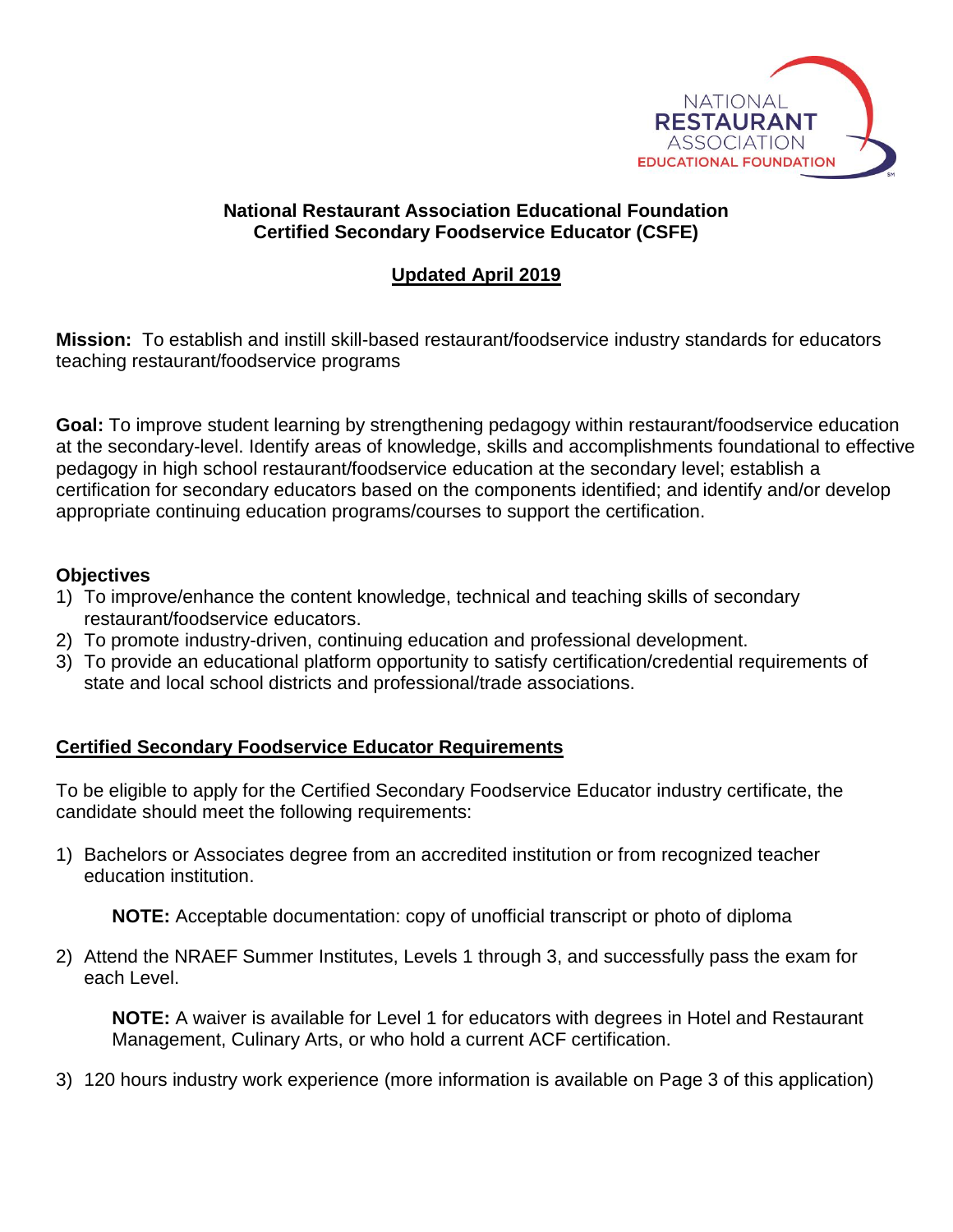

# **NRAEF Certified Secondary Foodservice Educator Application Form**

# **Application Information:**

# **Educational Background Information:**

Undergraduate Degree

College/University:

Year/Major/Minor:

Graduate Degree (if attained)

College/University:

Year/Major/Minor: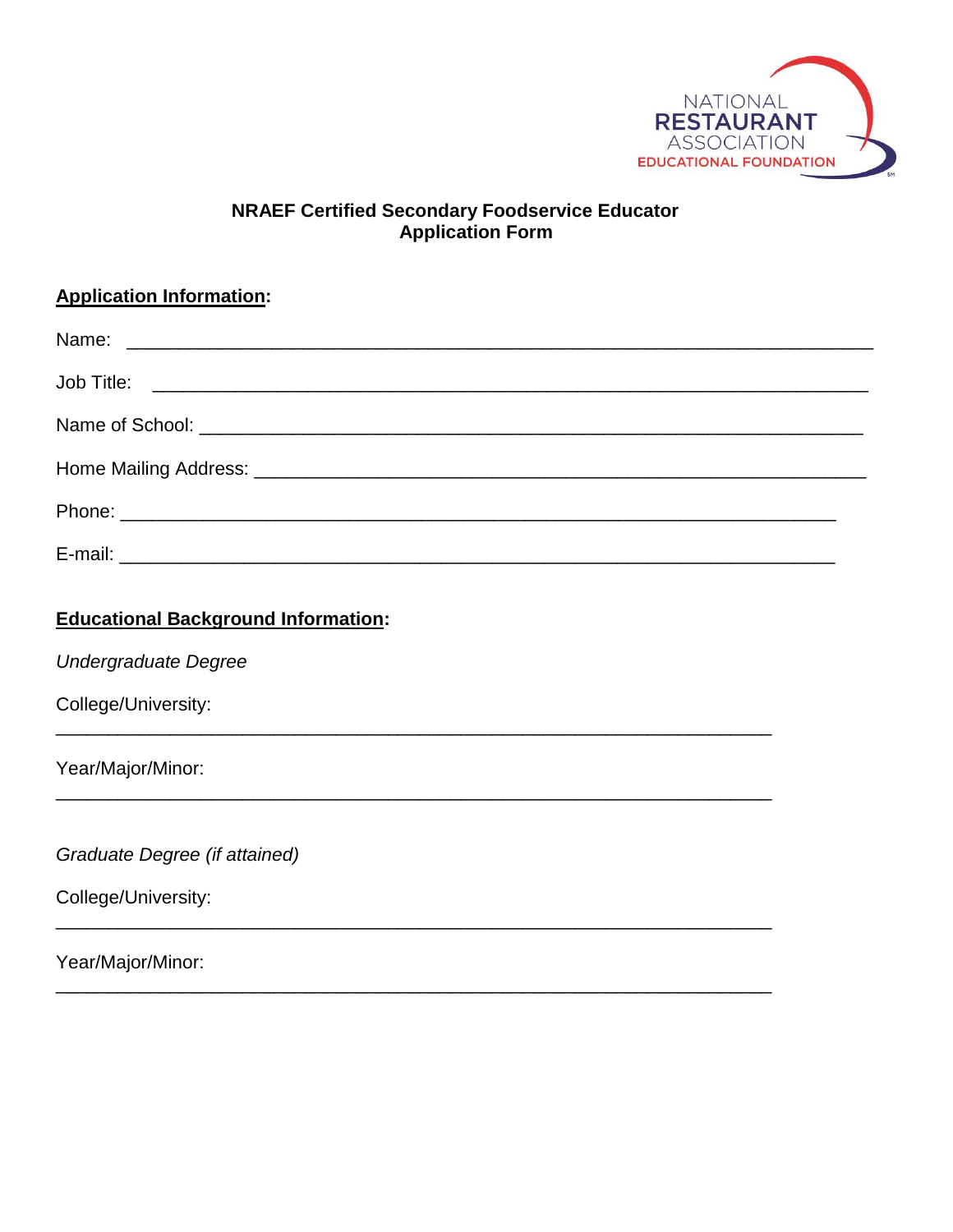

## **Work Experience Requirements**

- 120 hours industry work experience should be new experience. Work experience prior to 6 years from the date of application will not be accepted. (e.g. work experience from January 1, 2014 through May 31, 2020 will be valid for educators who submit a CSFE application on May 31, 2020).
- Eligible experience for worksite placement:
	- o Supervised, on the job, paid, unpaid, and/or volunteer positions are all eligible provided that official workplace verification can be supplied (see Documentation of Work Hours for more information). .
	- o Work may be in a variety of segments including, but not limited to: Quick Service, Fast Casual, Full Service, Fine Dining, Catering, Tourism, or Convention Center establishments.
	- $\circ$  Positions may include both front and back of the house, with management or supervisory roles as optional, but encouraged, components.
- Work experience should include placements outside the normal classroom scope of your position as a culinary arts educator. For example, if you operate a food truck, school café, or catering company staffed by students, these hours would be eligible for inclusion, while classroom instruction time would not.
- Work hours be standalone engagements and should not be part of larger continuing education or professional development programming.
- All work hours, whether in a traditional restaurant/hospitality setting or in another industryrelated capacity, should clearly contribute to one or more of the following competencies:
	- o Branding, marketing, or communications
	- o Customer service
	- o Financial management or accounting
	- o Food preparation and presentation
	- o Food handling and safety
	- o Hospitality event planning and management
	- o Inventory control
	- o Purchasing, quality, and cost control
	- o Recipe and menu development
	- o Safety, regulations, and sanitation
	- o Sales

Staff training, retention, or performance management

For questions about whether or not a specific position would qualify, please contact ProStart staff at [ProStart@nraef.org.](mailto:ProStart@nraef.org.)

## **Documentation of Work Hours**

Please submit a timesheet, timecard, or letter from your industry supervisor or accountant on company letterhead documenting position title and time worked.

## **Written Report of Experience**

Please provide a written report of no more than one page that contains: a list of areas that were covered during worksite experience, a brief description of duties and competencies covered, and how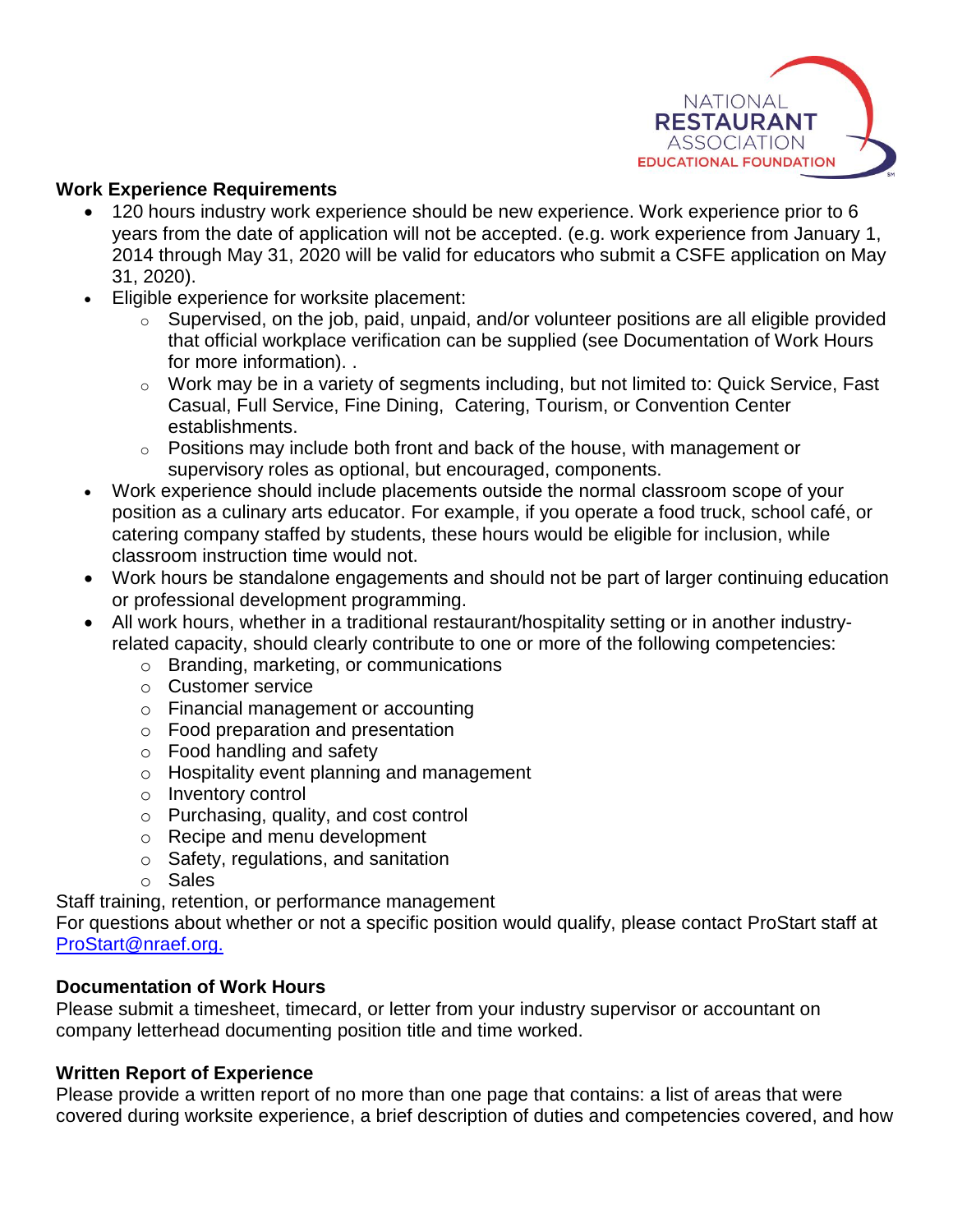

your experience relates to your classroom or teaching approach. Please attach to the application.

| Workplace Contacts_(please complete for all workplaces submitted) |  |  |  |
|-------------------------------------------------------------------|--|--|--|
|                                                                   |  |  |  |
|                                                                   |  |  |  |
|                                                                   |  |  |  |
|                                                                   |  |  |  |
|                                                                   |  |  |  |
|                                                                   |  |  |  |
|                                                                   |  |  |  |
|                                                                   |  |  |  |
|                                                                   |  |  |  |
|                                                                   |  |  |  |
|                                                                   |  |  |  |
|                                                                   |  |  |  |
|                                                                   |  |  |  |
|                                                                   |  |  |  |
|                                                                   |  |  |  |

## **Maintenance of Industry Certification**

The CSFE designation is valid for five (5) years from date of issuance. Requirements for renewal are available online at [https://www.chooserestaurants.org/Programs-and-Scholarships/Professional-](https://www.chooserestaurants.org/Programs-and-Scholarships/Professional-Development/Education-Certification)[Development/Education-Certification](https://www.chooserestaurants.org/Programs-and-Scholarships/Professional-Development/Education-Certification)